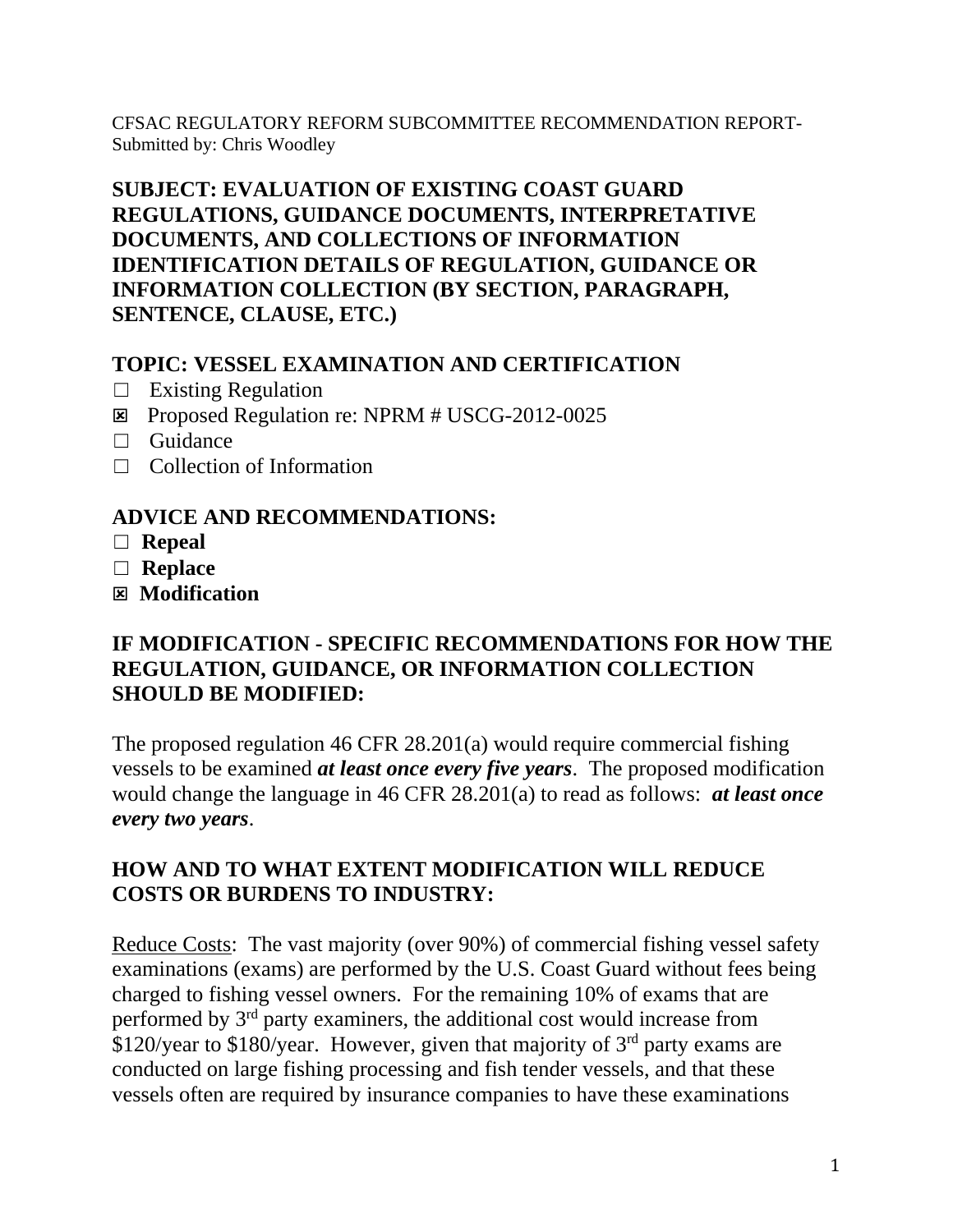completed every two years, the costs are viewed as being minimal.

Reduce Burdens: Increasing the frequency of dockside examinations is a longterm preventative strategy designed to reduce fatalities, vessel losses, and serious injury. Increased frequency of exams reduces casualty rates as a result lowers insurance premiums, litigation costs, and loss of livelihood and vessel. With few exceptions, U.S. Coast Guard and 3<sup>rd</sup> party fishing vessel safety examiners are readily available throughout the country to perform dockside exams. As such, increased examination frequency should not be a logistical to burden fishing vessel owners. In those limited areas of the country where fishing vessel safety examiners are not always available (such as remote locations in Alaska), the District Commander could use their authority under 46 CFR 28.65 to allow for increased time between examinations.

# **BACKGROUND:**

The benefits of a two-year fishing vessel safety examination are most clearly seen in the fleets of the North Pacific fishing industry. Since the passage of the Commercial Fishing Industry Vessel Safety of 1988 and the implementation of the Act's regulations in 1991, fatalities in Alaskan fisheries have dropped by over 75%. This success has been unequalled anywhere in the United States.

Insert Chart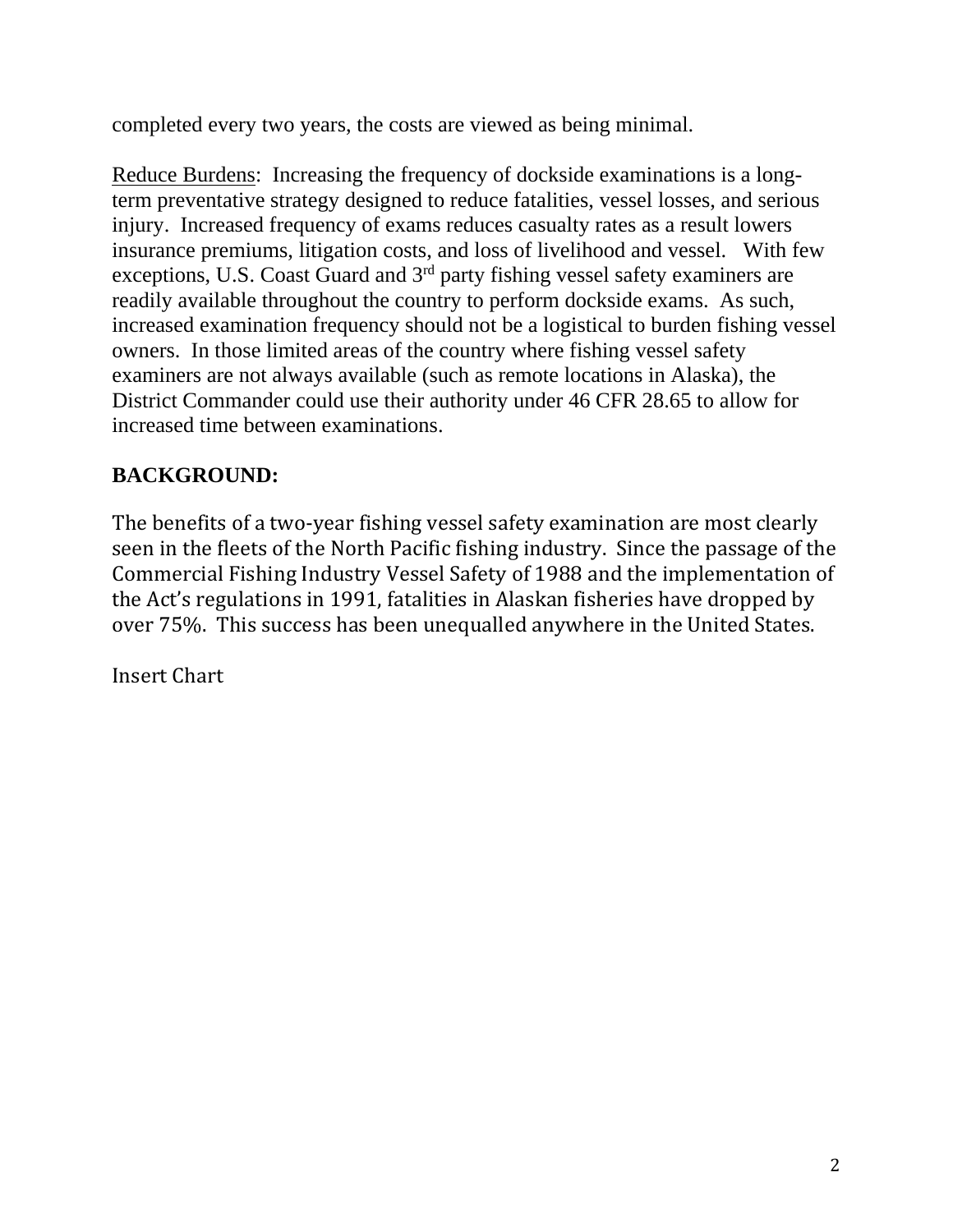There are a variety of factors behind this dramatic reduction of fatalities: vessel owners and crew embracing safety culture, development of specific safety programs for high risk fisheries, the rationalization of major fisheries, and the availability of a robust network of vessel safety training organizations. While these factors have all had important impacts, the most important reason for the decline of fatalities has been the Coast Guard's presence in conducting dockside exams and the adoption of the two-year exam cycle by NOAA fisheries' observer program and vessel insurers. It is this regular, one on one interaction between Coast Guard vessel safety experts and fishermen that is saving lives.

# **THE EXTENT TO WHICH RISKS TO HEALTH OR SAFETY WOULD LIKELY INCREASE:**

A two-year exam cycle (adopted by the USCG in the early 1990's and that has remained in place until 2015) creates a regular opportunity for Coast Guard or 3rd party examiners to develop familiarity with each other and to increase each other's knowledge of vessel safety and fishing operations, as well as ensuring that the vessel is safety to sail. This two-year interval has been fully embraced by NOAA fisheries and is of significant importance to vessel insurers.

Despite best intentions, incremental decreases in the safety of a vessel can occur. Whether it is a leaking shaft seal, a malfunctioning high water alarm, a frozen dog on a watertight door, the improper installation of a liferaft, a tear in an immersion suit, the individual items added together can result in catastrophic vessel loss with fatalities. The key of the Coast Guard's fishing vessel dockside exam program was to have sufficient presence and expertise to detect these individual problems before they manifested into a larger problem. Reducing the frequency of dockside exams is a drastic reduction in safety standards that will needlessly reduce safety of vessel and crew and could increase fatalities, vessel losses, and serious injuries in the commercial fishing industry.

#### **HOW AND TO WHAT EXTENT THE REGULATION, GUIDANCE, OR INFORMATION COLLECTION HAS LED TO THE ELIMINATION OF JOBS OR INHIBITS JOB CREATION:**

There is nothing in this modification that will lead to the elimination of jobs or inhibit job creation.